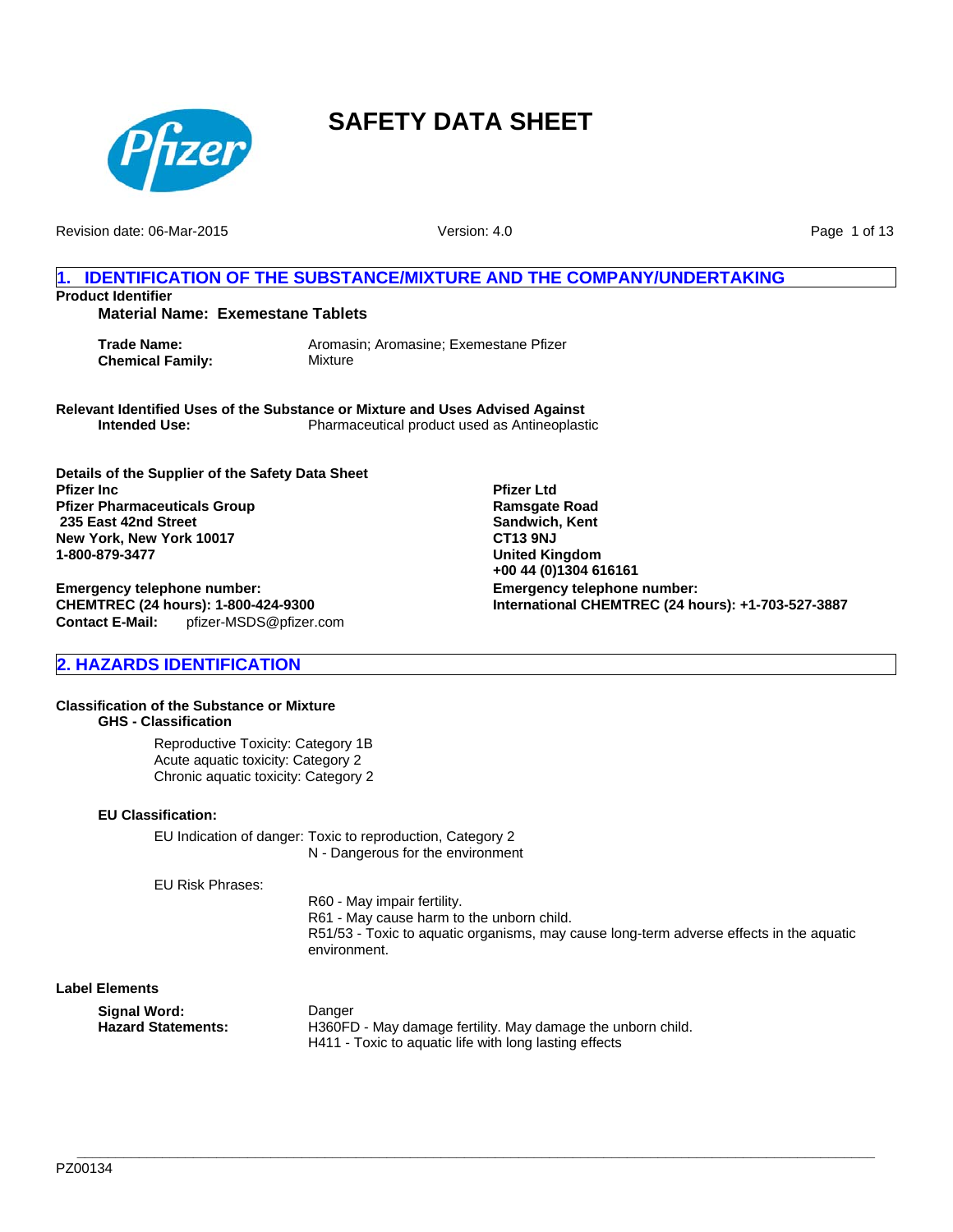**\_\_\_\_\_\_\_\_\_\_\_\_\_\_\_\_\_\_\_\_\_\_\_\_\_\_\_\_\_\_\_\_\_\_\_\_\_\_\_\_\_\_\_\_\_\_\_\_\_\_\_\_\_\_\_\_\_\_\_\_\_\_\_\_\_\_\_\_\_\_\_\_\_\_\_\_\_\_\_\_\_\_\_\_\_\_\_\_\_\_\_\_\_\_\_\_\_\_\_\_\_\_\_**

**Revision date: 06-Mar-2015 Material Name: Exemestane Tablets**

- **Precautionary Statements:** P202 Do not handle until all safety precautions have been read and understood
	- P281 Use personal protective equipment as required
	- P308 + P313 IF exposed or concerned: Get medical attention/advice
	- P405 Store locked up
	- P501 Dispose of contents/container in accordance with all local and national regulations



**Other Hazards** No data available **Australian Hazard Classification (NOHSC):**

Hazardous Substance. Non-Hazardous Substance.

**Note:** This document has been prepared in accordance with standards for workplace safety, which requires the inclusion of all known hazards of the product or its ingredients regardless of the potential risk. The precautionary statements and warning included may not apply in all cases. Your needs may vary depending upon the potential for exposure in your workplace.

## **3. COMPOSITION / INFORMATION ON INGREDIENTS**

#### **Hazardous**

| Ingredient                 | <b>CAS Number</b> | EU<br><b>EINECS/ELINCS</b><br>List | <b>EU Classification</b>       | <b>GHS</b><br><b>Classification</b>                                          | %  |
|----------------------------|-------------------|------------------------------------|--------------------------------|------------------------------------------------------------------------------|----|
| Exemestane                 | 107868-30-4       | Not Listed                         | Repr.Cat.2;R60-61<br>N: R51/53 | Repr.1B (H360FD)<br>Aquatic Acute 2<br>(H401)<br>Aquatic Chronic 2<br>(H411) | 25 |
| Silica colloidal, Ph. Eur. | 112945-52-5       | Not Listed                         | Not Listed                     | Not Listed                                                                   |    |
| Magnesium stearate         | 557-04-0          | 209-150-3                          | Not Listed                     | Not Listed                                                                   |    |
| Microcrystalline cellulose | 9004-34-6         | 232-674-9                          | Not Listed                     | Not Listed                                                                   |    |
| Sucrose                    | $57 - 50 - 1$     | 200-334-9                          | Not Listed                     | Not Listed                                                                   |    |
| Titanium dioxide           | 13463-67-7        | 236-675-5                          | Not Listed                     | Not Listed                                                                   |    |

| Ingredient                    | <b>CAS Number</b> | EU                   | <b>EU Classification</b> | <b>GHS</b>            | %       |
|-------------------------------|-------------------|----------------------|--------------------------|-----------------------|---------|
|                               |                   | <b>EINECS/ELINCS</b> |                          | <b>Classification</b> |         |
|                               |                   | List                 |                          |                       |         |
| Crospovidone                  | 9003-39-8         | Not Listed           | Not Listed               | Not Listed            | $\star$ |
| Hydroxypropyl methylcellulose | 9004-65-3         | Not Listed           | Not Listed               | Not Listed            | $\star$ |
| Mannitol                      | 69-65-8           | 200-711-8            | Not Listed               | Not Listed            | $\ast$  |
| Methylparaben                 | 99-76-3           | 202-785-7            | Not Listed               | Not Listed            | $\ast$  |
| Macrogol 6000                 | Not assigned      | Not Listed           | Not Listed               | Not Listed            | $\ast$  |
| Polysorbate 80                | 9005-65-6         | Not Listed           | Not Listed               | Not Listed            | $\star$ |
| Polyvinyl alcohol             | 9002-89-5         | Not Listed           | Not Listed               | Not Listed            | $\ast$  |
| Sodium starch glycolate       | 9063-38-1         | Not Listed           | Not Listed               | Not Listed            | $\star$ |
| Magnesium carbonate           | 39409-82-0        | Not Listed           | Not Listed               | Not Listed            | $\star$ |
| Simethicone emulsion          | 67762-90-7        | Not Listed           | Not Listed               | Not Listed            | $\star$ |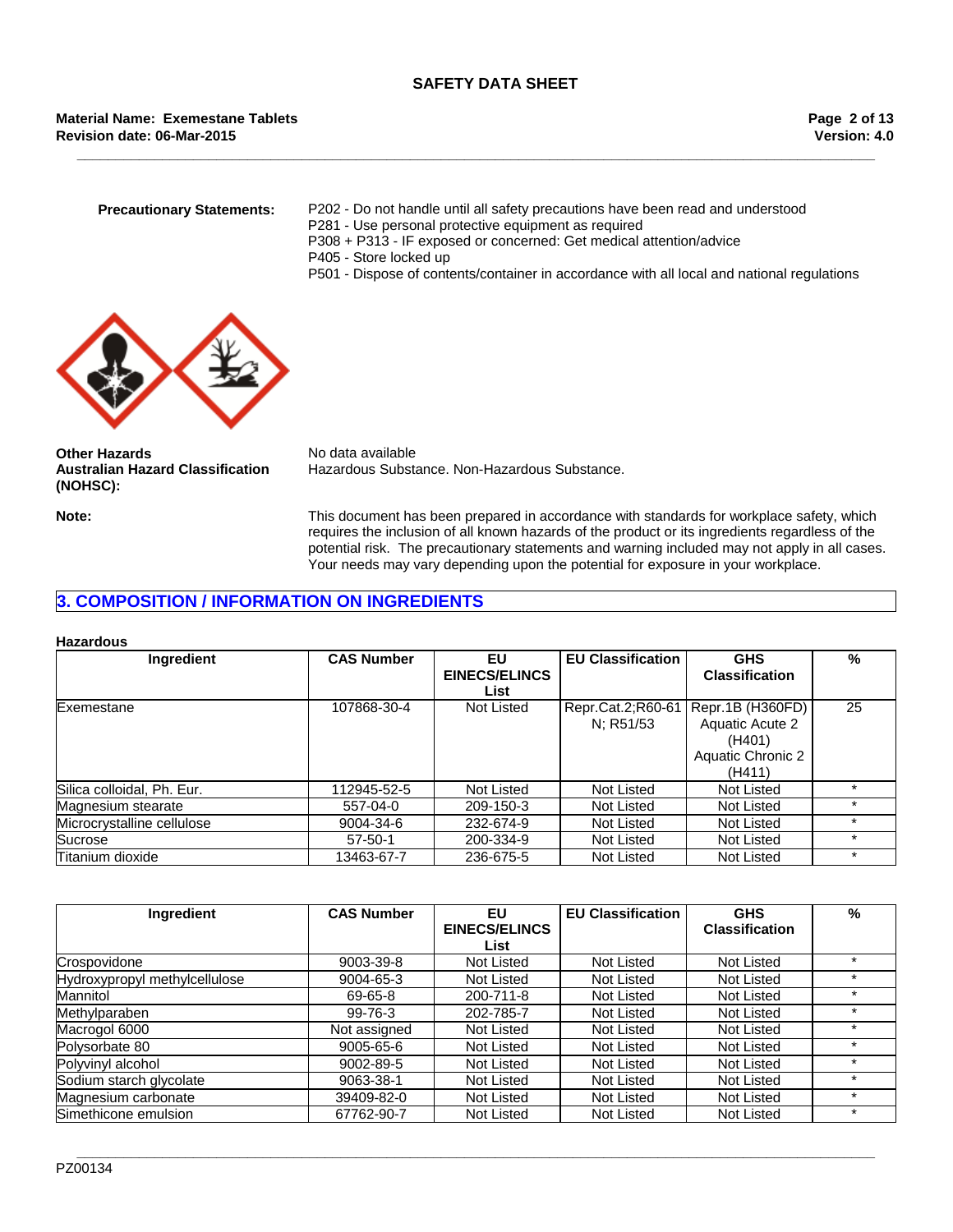## **Revision date: 06-Mar-2015 Material Name: Exemestane Tablets**

**Additional Information:** \* Proprietary Ingredient(s) indicated as hazardous have been assessed under standards for workplace safety. In accordance with 29 CFR 1910.1200, the exact percentage composition of this mixture has been withheld as a trade secret.

**\_\_\_\_\_\_\_\_\_\_\_\_\_\_\_\_\_\_\_\_\_\_\_\_\_\_\_\_\_\_\_\_\_\_\_\_\_\_\_\_\_\_\_\_\_\_\_\_\_\_\_\_\_\_\_\_\_\_\_\_\_\_\_\_\_\_\_\_\_\_\_\_\_\_\_\_\_\_\_\_\_\_\_\_\_\_\_\_\_\_\_\_\_\_\_\_\_\_\_\_\_\_\_**

## **For the full text of the R phrases and CLP/GHS abbreviations mentioned in this Section, see Section 16**

## **4. FIRST AID MEASURES**

| <b>Description of First Aid Measures</b>                    |                                                                                                                                                                                       |
|-------------------------------------------------------------|---------------------------------------------------------------------------------------------------------------------------------------------------------------------------------------|
| <b>Eve Contact:</b>                                         | Flush with water while holding eyelids open for at least 15 minutes. Seek medical attention<br>immediately.                                                                           |
| <b>Skin Contact:</b>                                        | Remove contaminated clothing. Flush area with large amounts of water. Use soap. Seek<br>medical attention.                                                                            |
| Ingestion:                                                  | Never give anything by mouth to an unconscious person. Wash out mouth with water. Do not<br>induce vomiting unless directed by medical personnel. Seek medical attention immediately. |
| Inhalation:                                                 | Remove to fresh air and keep patient at rest. Seek medical attention immediately.                                                                                                     |
| Most Important Symptoms and Effects, Both Acute and Delayed |                                                                                                                                                                                       |
| <b>Symptoms and Effects of</b>                              | For information on potential signs and symptoms of exposure, See Section 2 - Hazards                                                                                                  |
| Exposure:<br><b>Medical Conditions</b>                      | Identification and/or Section 11 - Toxicological Information.<br>None known                                                                                                           |
|                                                             |                                                                                                                                                                                       |
| <b>Aggravated by Exposure:</b>                              |                                                                                                                                                                                       |

**Indication of the Immediate Medical Attention and Special Treatment Needed Notes to Physician:** 

| <b>5. FIRE FIGHTING MEASURES</b> |
|----------------------------------|
|----------------------------------|

**Extinguishing Media:** Extinguish fires with CO2, extinguishing powder, foam, or water.

## **Special Hazards Arising from the Substance or Mixture**

**Hazardous Combustion Products:** Formation of toxic gases is possible during heating or fire.

**Fire / Explosion Hazards:** Not applicable

#### **Advice for Fire-Fighters**

During all fire fighting activities, wear appropriate protective equipment, including self-contained breathing apparatus.

## **6. ACCIDENTAL RELEASE MEASURES**

## **Personal Precautions, Protective Equipment and Emergency Procedures**

Personnel involved in clean-up should wear appropriate personal protective equipment (see Section 8). Minimize exposure.

## **Environmental Precautions**

Place waste in an appropriately labeled, sealed container for disposal. Care should be taken to avoid environmental release.

#### **Methods and Material for Containment and Cleaning Up**

**Measures for Cleaning / Collecting:** Contain the source of spill if it is safe to do so. Collect spilled material by a method that controls dust generation. A damp cloth or a filtered vacuum should be used to clean spills of dry solids. Clean spill area thoroughly.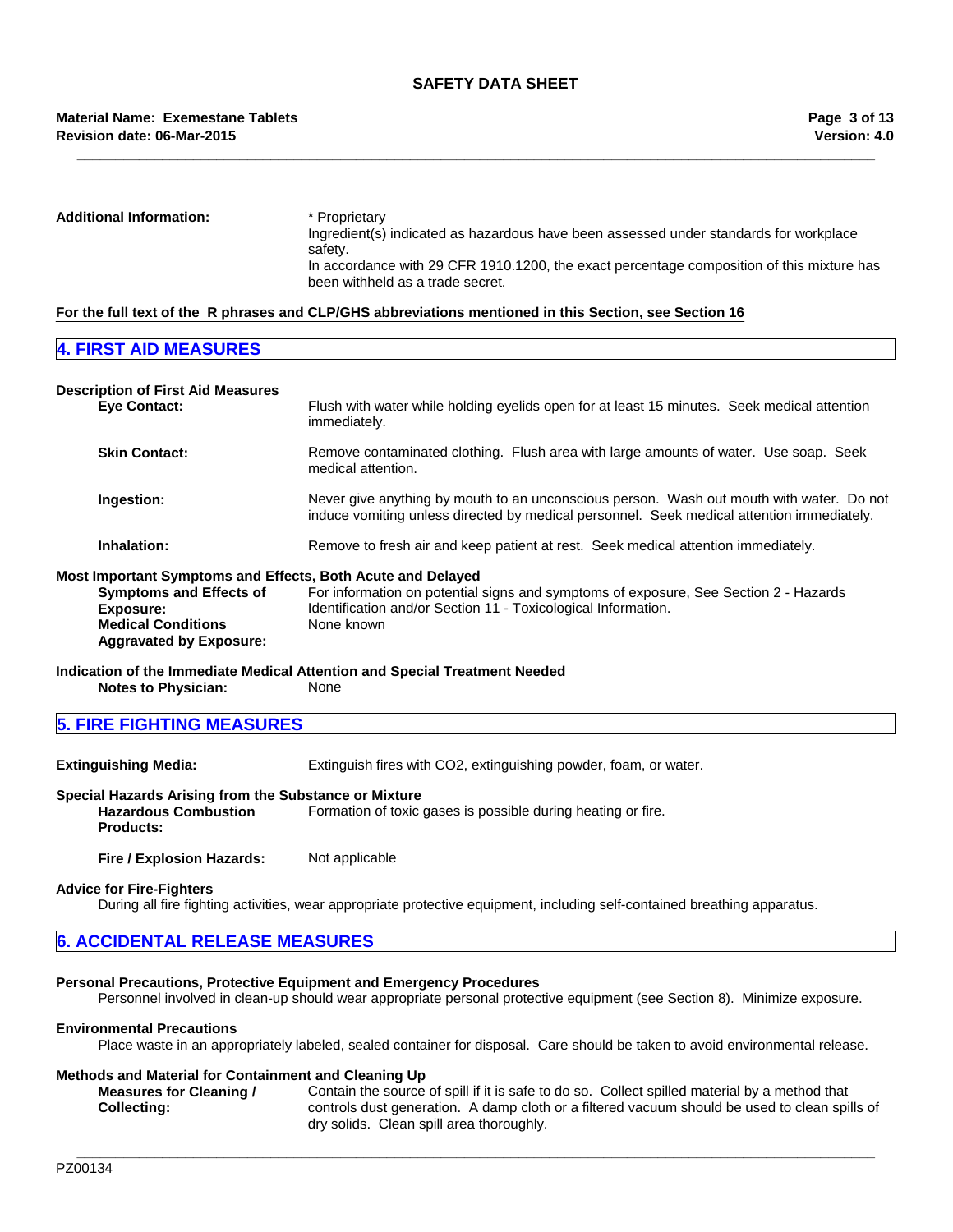#### **Revision date: 06-Mar-2015 Material Name: Exemestane Tablets**

**Additional Consideration for Large Spills:** Non-essential personnel should be evacuated from affected area. Report emergency situations immediately. Clean up operations should only be undertaken by trained personnel.

**\_\_\_\_\_\_\_\_\_\_\_\_\_\_\_\_\_\_\_\_\_\_\_\_\_\_\_\_\_\_\_\_\_\_\_\_\_\_\_\_\_\_\_\_\_\_\_\_\_\_\_\_\_\_\_\_\_\_\_\_\_\_\_\_\_\_\_\_\_\_\_\_\_\_\_\_\_\_\_\_\_\_\_\_\_\_\_\_\_\_\_\_\_\_\_\_\_\_\_\_\_\_\_**

## **7. HANDLING AND STORAGE**

#### **Precautions for Safe Handling**

Minimize dust generation and accumulation. If tablets or capsules are crushed and/or broken, avoid breathing dust and avoid contact with eyes, skin, and clothing. When handling, use appropriate personal protective equipment (see Section 8). Wash thoroughly after handling. Refer to Section 12 - Ecological Information, for information on potential effects on the environment. Releases to the environment should be avoided. Review and implement appropriate technical and procedural waste water and waste disposal measures to prevent occupational exposure or environmental releases. Potential points of process emissions of this material to the atmosphere should be controlled with dust collectors, HEPA filtration systems or other equivalent controls.

#### **Conditions for Safe Storage, Including any Incompatibilities**

| <b>Storage Conditions:</b>  | Store as directed by product packaging.   |
|-----------------------------|-------------------------------------------|
| <b>Storage Temperature:</b> | Store at $25^{\circ}$ C (77 $^{\circ}$ F) |
| Specific end use(s):        | Pharmaceutical drug product               |

## **8. EXPOSURE CONTROLS / PERSONAL PROTECTION**

#### **Control Parameters**

**Refer to available public information for specific member state Occupational Exposure Limits.**

| $8 \mu g/m3$                                                                                                                                                                                                                            |
|-----------------------------------------------------------------------------------------------------------------------------------------------------------------------------------------------------------------------------------------|
| 4 mg/m $3$                                                                                                                                                                                                                              |
| 10 mg/m $3$<br>5 mg/ $m3$<br>5 mg/ $m3$                                                                                                                                                                                                 |
| 10 mg/m $3$<br>10 mg/m $3$<br>10 mg/m $3$<br>10 mg/m $3$<br>10 mg/ $m3$<br>10 mg/m $3$<br>4 mg/m $3$<br>2 mg/m $3$<br>15 mg/m $3$<br>10 mg/m $3$<br>10 mg/m $3$<br>6 mg/m $3$<br>10 mg/m $3$<br>3 mg/ $m3$<br>10 mg/m $3$<br>5 mg/m $3$ |
|                                                                                                                                                                                                                                         |

#### **Sucrose**

**ACGIH Threshold Limit Value (TWA)** 10 mg/m<sup>3</sup>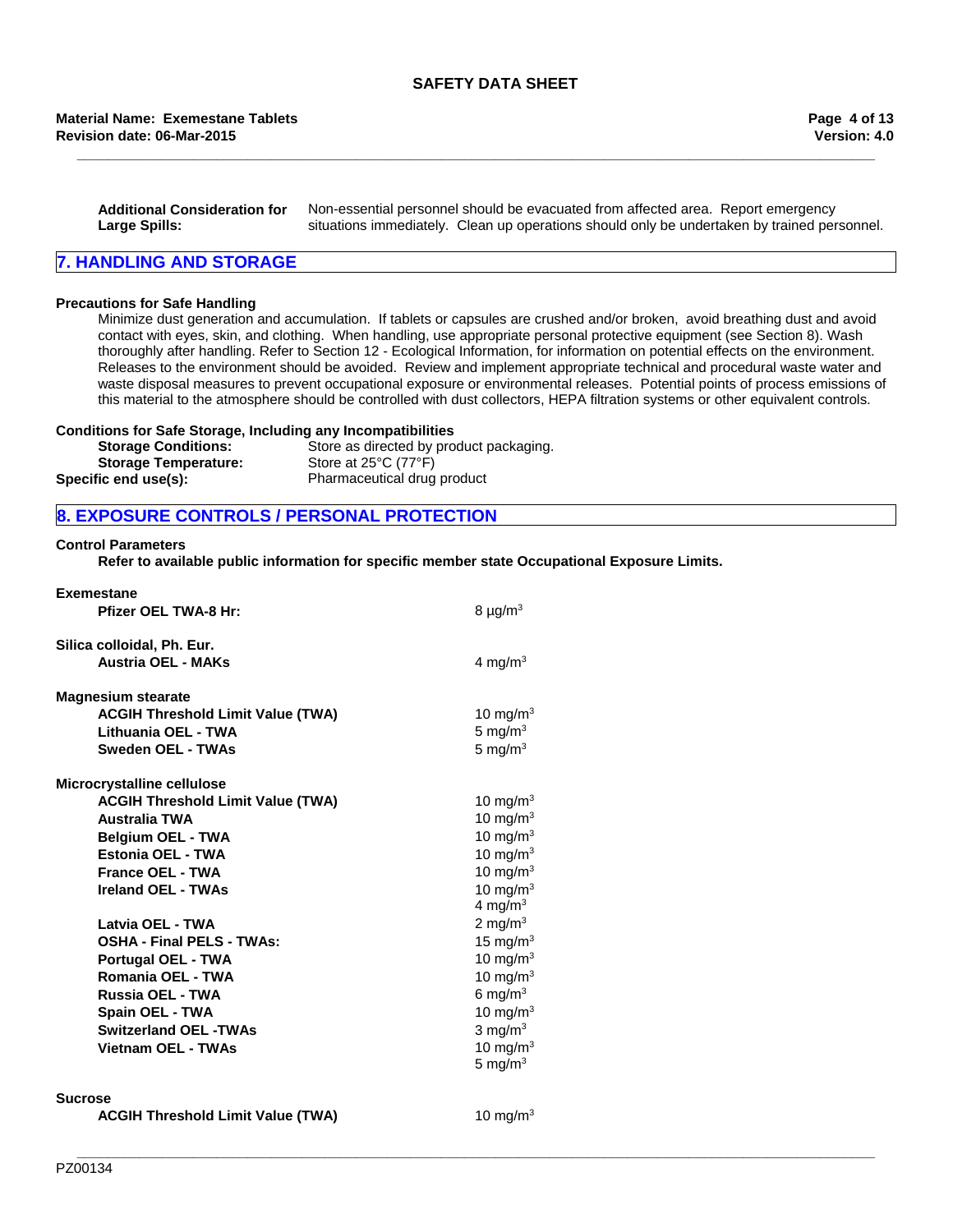| 8. EXPOSURE CONTROLS / PERSONAL PROTECTION     |                           |  |
|------------------------------------------------|---------------------------|--|
| <b>Australia TWA</b>                           | 10 mg/m $3$               |  |
| <b>Belgium OEL - TWA</b>                       | 10 mg/m $3$               |  |
| <b>Bulgaria OEL - TWA</b>                      | 10.0 mg/m <sup>3</sup>    |  |
| <b>Estonia OEL - TWA</b>                       | 10 mg/m $3$               |  |
| <b>France OEL - TWA</b>                        | 10 mg/m $3$               |  |
| <b>Ireland OEL - TWAs</b>                      | 10 mg/m $3$               |  |
| Latvia OEL - TWA                               | 5 mg/ $m3$                |  |
| Lithuania OEL - TWA                            | 10 mg/m $3$               |  |
| <b>OSHA - Final PELS - TWAs:</b>               | 15 mg/m $3$               |  |
| Portugal OEL - TWA                             | 10 mg/m $3$               |  |
| Slovakia OEL - TWA                             | 6 mg/m $3$                |  |
| Spain OEL - TWA                                | 10 mg/m $3$               |  |
|                                                |                           |  |
| <b>Titanium dioxide</b>                        |                           |  |
| <b>ACGIH Threshold Limit Value (TWA)</b>       | 10 mg/m $3$               |  |
| <b>ACGIH OELs - Notice of Intended Changes</b> | Listed                    |  |
| <b>Australia TWA</b>                           | 10 mg/m $3$               |  |
| <b>Austria OEL - MAKs</b>                      | 5 mg/ $m3$                |  |
| <b>Belgium OEL - TWA</b>                       | 10 mg/m $3$               |  |
| <b>Bulgaria OEL - TWA</b>                      | 10.0 mg/m <sup>3</sup>    |  |
| <b>Denmark OEL - TWA</b>                       | 6 mg/m $3$                |  |
| <b>Estonia OEL - TWA</b>                       | 5 mg/ $m3$                |  |
| <b>France OEL - TWA</b>                        | 10 mg/m $3$               |  |
| <b>Greece OEL - TWA</b>                        | 10 mg/m $3$               |  |
| <b>Ireland OEL - TWAs</b>                      | 5 mg/ $m3$<br>10 mg/m $3$ |  |
|                                                | 4 mg/m $3$                |  |
| Latvia OEL - TWA                               | 10 mg/m $3$               |  |
| Lithuania OEL - TWA                            | 5 mg/ $m3$                |  |
| <b>OSHA - Final PELS - TWAs:</b>               | 15 mg/m $3$               |  |
| <b>Poland OEL - TWA</b>                        | 10.0 mg/m <sup>3</sup>    |  |
| Portugal OEL - TWA                             | 10 mg/m $3$               |  |
| <b>Romania OEL - TWA</b>                       | 10 mg/m $3$               |  |
| Russia OEL - TWA                               | 10 mg/m $3$               |  |
| Spain OEL - TWA                                | 10 mg/m $3$               |  |
| <b>Sweden OEL - TWAs</b>                       | 5 mg/ $m3$                |  |
| <b>Switzerland OEL -TWAs</b>                   | 3 mg/ $m3$                |  |
| <b>Vietnam OEL - TWAs</b>                      | 6 mg/ $m3$                |  |
|                                                | 5 mg/ $m3$                |  |
|                                                |                           |  |

The exposure limit(s) listed for solid components are only relevant if dust or mist may be generated.

| <b>Analytical Method:</b><br><b>Exposure Controls</b> | Analytical method available for exemestane. Contact Pfizer Inc for further information.                                                                                                                                                                                |
|-------------------------------------------------------|------------------------------------------------------------------------------------------------------------------------------------------------------------------------------------------------------------------------------------------------------------------------|
| <b>Engineering Controls:</b>                          | Engineering controls should be used as the primary means to control exposures. General<br>room ventilation is adequate unless the process generates dust, mist or fumes. Keep airborne<br>contamination levels below the exposure limits listed above in this section. |
| <b>Personal Protective</b><br>Equipment:              | Refer to applicable national standards and regulations in the selection and use of personal<br>protective equipment (PPE).                                                                                                                                             |
| Hands:                                                | Impervious gloves are recommended if skin contact with drug product is possible and for bulk<br>processing operations.                                                                                                                                                 |
| Eyes:                                                 | Wear safety glasses or goggles if eye contact is possible.                                                                                                                                                                                                             |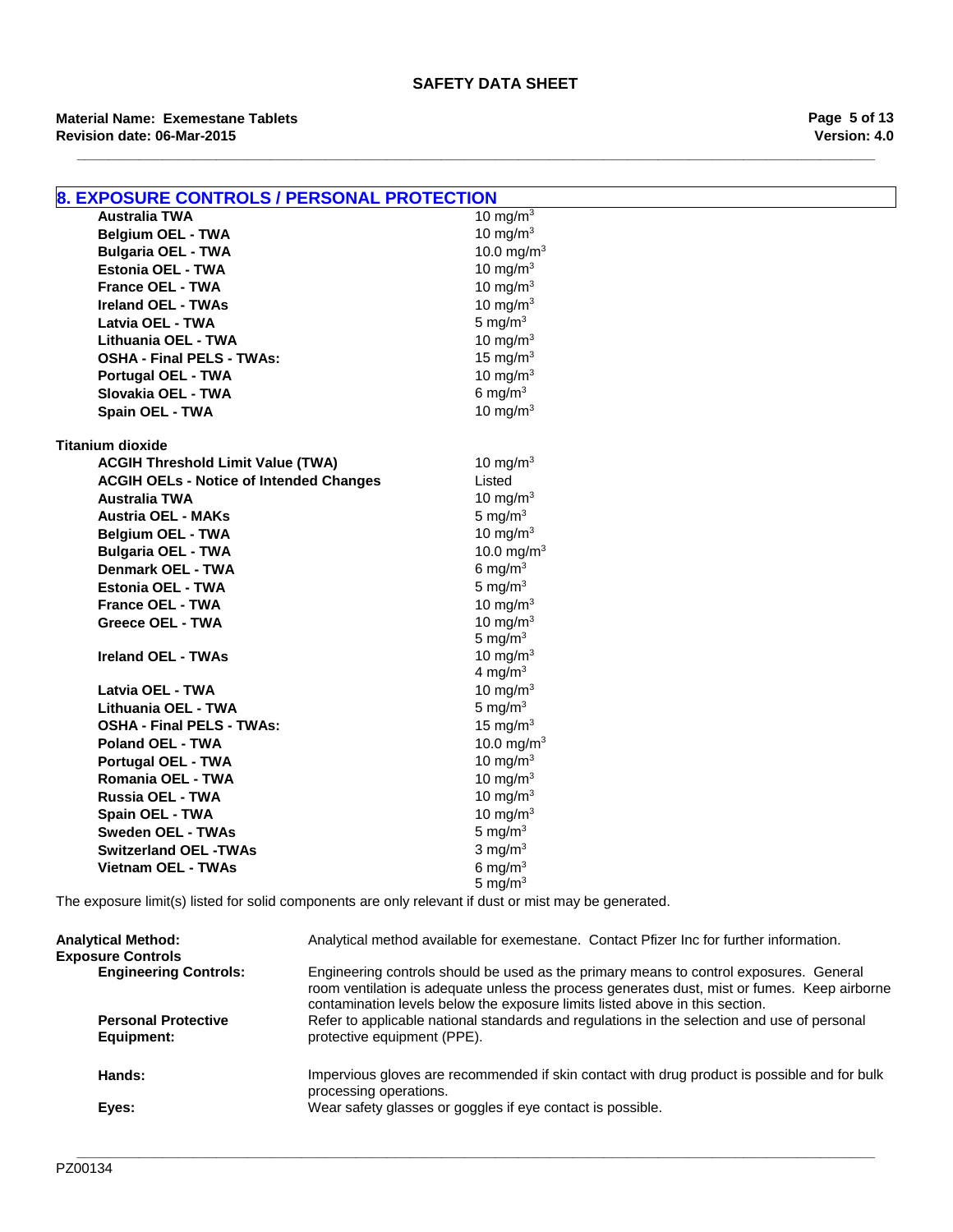**\_\_\_\_\_\_\_\_\_\_\_\_\_\_\_\_\_\_\_\_\_\_\_\_\_\_\_\_\_\_\_\_\_\_\_\_\_\_\_\_\_\_\_\_\_\_\_\_\_\_\_\_\_\_\_\_\_\_\_\_\_\_\_\_\_\_\_\_\_\_\_\_\_\_\_\_\_\_\_\_\_\_\_\_\_\_\_\_\_\_\_\_\_\_\_\_\_\_\_\_\_\_\_**

| <b>8. EXPOSURE CONTROLS / PERSONAL PROTECTION</b><br>Skin:                         |                                                                                                                                                                                                                  | Impervious protective clothing is recommended if skin contact with drug product is possible and |                    |
|------------------------------------------------------------------------------------|------------------------------------------------------------------------------------------------------------------------------------------------------------------------------------------------------------------|-------------------------------------------------------------------------------------------------|--------------------|
| <b>Respiratory protection:</b>                                                     | for bulk processing operations.<br>If the applicable Occupational Exposure Limit (OEL) is exceeded, wear an appropriate<br>respirator with a protection factor sufficient to control exposures to below the OEL. |                                                                                                 |                    |
| 9. PHYSICAL AND CHEMICAL PROPERTIES                                                |                                                                                                                                                                                                                  |                                                                                                 |                    |
| <b>Physical State:</b>                                                             | <b>Tablets</b>                                                                                                                                                                                                   | Color:                                                                                          | Off-white to gray  |
| Odor:                                                                              | No data available.                                                                                                                                                                                               | <b>Odor Threshold:</b>                                                                          | No data available. |
| <b>Molecular Formula:</b>                                                          | Mixture                                                                                                                                                                                                          | <b>Molecular Weight:</b>                                                                        | Mixture            |
| <b>Solvent Solubility:</b>                                                         | No data available                                                                                                                                                                                                |                                                                                                 |                    |
| <b>Water Solubility:</b>                                                           | No data available                                                                                                                                                                                                |                                                                                                 |                    |
| pH:                                                                                | No data available.                                                                                                                                                                                               |                                                                                                 |                    |
| Melting/Freezing Point (°C):                                                       | No data available                                                                                                                                                                                                |                                                                                                 |                    |
| <b>Boiling Point (°C):</b><br>Partition Coefficient: (Method, pH, Endpoint, Value) | No data available.                                                                                                                                                                                               |                                                                                                 |                    |
| <b>Exemestane</b>                                                                  |                                                                                                                                                                                                                  |                                                                                                 |                    |
| Measured<br>Log P<br>$\overline{7}$<br>2.5                                         |                                                                                                                                                                                                                  |                                                                                                 |                    |
| Silica colloidal, Ph. Eur.                                                         |                                                                                                                                                                                                                  |                                                                                                 |                    |
| No data available                                                                  |                                                                                                                                                                                                                  |                                                                                                 |                    |
| Crospovidone                                                                       |                                                                                                                                                                                                                  |                                                                                                 |                    |
| No data available                                                                  |                                                                                                                                                                                                                  |                                                                                                 |                    |
| <b>Magnesium carbonate</b>                                                         |                                                                                                                                                                                                                  |                                                                                                 |                    |
| No data available                                                                  |                                                                                                                                                                                                                  |                                                                                                 |                    |
| <b>Magnesium stearate</b><br>No data available                                     |                                                                                                                                                                                                                  |                                                                                                 |                    |
|                                                                                    |                                                                                                                                                                                                                  |                                                                                                 |                    |
| <b>Mannitol</b>                                                                    |                                                                                                                                                                                                                  |                                                                                                 |                    |
| No data available                                                                  |                                                                                                                                                                                                                  |                                                                                                 |                    |
| Microcrystalline cellulose<br>No data available                                    |                                                                                                                                                                                                                  |                                                                                                 |                    |
|                                                                                    |                                                                                                                                                                                                                  |                                                                                                 |                    |
| Methylparaben<br>No data available                                                 |                                                                                                                                                                                                                  |                                                                                                 |                    |
| Macrogol 6000                                                                      |                                                                                                                                                                                                                  |                                                                                                 |                    |
| No data available                                                                  |                                                                                                                                                                                                                  |                                                                                                 |                    |
| Polysorbate 80                                                                     |                                                                                                                                                                                                                  |                                                                                                 |                    |
| No data available                                                                  |                                                                                                                                                                                                                  |                                                                                                 |                    |
| <b>Polyvinyl alcohol</b>                                                           |                                                                                                                                                                                                                  |                                                                                                 |                    |
| No data available                                                                  |                                                                                                                                                                                                                  |                                                                                                 |                    |
| Sodium starch glycolate                                                            |                                                                                                                                                                                                                  |                                                                                                 |                    |
| No data available                                                                  |                                                                                                                                                                                                                  |                                                                                                 |                    |
| <b>Sucrose</b>                                                                     |                                                                                                                                                                                                                  |                                                                                                 |                    |
| No data available                                                                  |                                                                                                                                                                                                                  |                                                                                                 |                    |
| Simethicone emulsion                                                               |                                                                                                                                                                                                                  |                                                                                                 |                    |
| No data available                                                                  |                                                                                                                                                                                                                  |                                                                                                 |                    |
| Hydroxypropyl methylcellulose                                                      |                                                                                                                                                                                                                  |                                                                                                 |                    |
| No data available                                                                  |                                                                                                                                                                                                                  |                                                                                                 |                    |
| <b>Titanium dioxide</b>                                                            |                                                                                                                                                                                                                  |                                                                                                 |                    |
| No data available                                                                  |                                                                                                                                                                                                                  |                                                                                                 |                    |
| Decomposition Temperature (°C):                                                    | No data available.                                                                                                                                                                                               |                                                                                                 |                    |
| <b>Evaporation Rate (Gram/s):</b><br>Vapor Pressure (kPa):                         | No data available<br>No data available                                                                                                                                                                           |                                                                                                 |                    |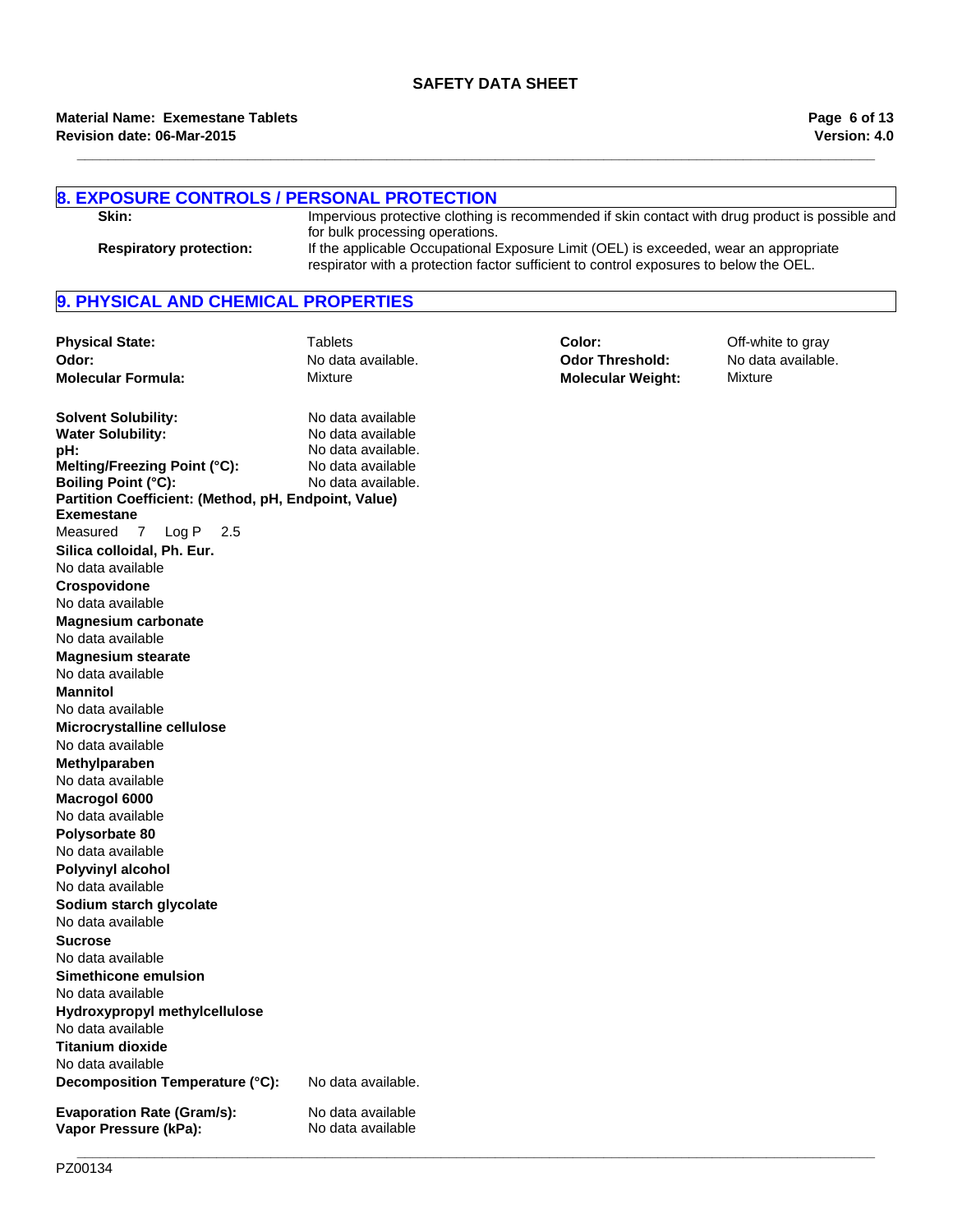#### **Revision date: 06-Mar-2015 Material Name: Exemestane Tablets**

| Vapor Density (g/ml):    | No data available |
|--------------------------|-------------------|
| <b>Relative Density:</b> | No data available |
| Viscosity:               | No data available |

**Flammablity:**

Autoignition Temperature (Solid) (°C):<br>
Flammability (Solids): No data available **Flammability (Solids): Flash Point (Liquid) (°C):** No data available **Upper Explosive Limits (Liquid) (% by Vol.):** No data available Lower Explosive Limits (Liquid) (% by Vol.): No data available

## **10. STABILITY AND REACTIVITY**

| <b>Reactivity:</b><br><b>Chemical Stability:</b>                                                         | No data available<br>Stable under normal conditions of use.                      |
|----------------------------------------------------------------------------------------------------------|----------------------------------------------------------------------------------|
| <b>Possibility of Hazardous Reactions</b><br><b>Oxidizing Properties:</b><br><b>Conditions to Avoid:</b> | No data available<br>None known                                                  |
| Incompatible Materials:<br><b>Hazardous Decomposition</b><br><b>Products:</b>                            | As a precautionary measure, keep away from strong oxidizers<br>No data available |

## **11. TOXICOLOGICAL INFORMATION**

## **Information on Toxicological Effects**

| <b>General Information:</b>    | There are no data for this formulation. The remaining information describes the potential<br>hazards of the individual ingredients.                                                          |
|--------------------------------|----------------------------------------------------------------------------------------------------------------------------------------------------------------------------------------------|
| <b>Short Term:</b>             | May cause minimal eye irritation (based on animal data). Active ingredient is not a skin irritant<br>. Active ingredient is not a skin sensitizer. Not acutely toxic (based on animal data). |
| Long Term:                     | Animal studies have shown a potential to cause adverse effects on the fetus. Repeat-dose<br>studies in animals have shown a potential to cause adverse effects on reproductive system.       |
| <b>Known Clinical Effects:</b> | Adverse effects associated with therapeutic use include hot flashes, nausea, fatique,<br>increased sweating, increased appetite, asthenia, and fever.                                        |

**\_\_\_\_\_\_\_\_\_\_\_\_\_\_\_\_\_\_\_\_\_\_\_\_\_\_\_\_\_\_\_\_\_\_\_\_\_\_\_\_\_\_\_\_\_\_\_\_\_\_\_\_\_\_\_\_\_\_\_\_\_\_\_\_\_\_\_\_\_\_\_\_\_\_\_\_\_\_\_\_\_\_\_\_\_\_\_\_\_\_\_\_\_\_\_\_\_\_\_\_\_\_\_**

## **Acute Toxicity: (Species, Route, End Point, Dose)**

#### **Exemestane**

RatOralLD 50>5000mg/kg MouseOralLD 50>3000mg/kg RatIntraperitonealLD 50404-488mg/kg MouseIntraperitonealLD 50396-419mg/kg

### **Magnesium stearate**

Rat InhalationLC50 >2000 mg/m3 Rat Oral LD50 >2000mg/kg

#### **Mannitol**

RatOralLD 5013500mg/kg MouseOralLD 5022 g/kg

### **Microcrystalline cellulose**

Rat Oral LD50 >5000mg/kg RabbitDermal LD50 >2000 mg/kg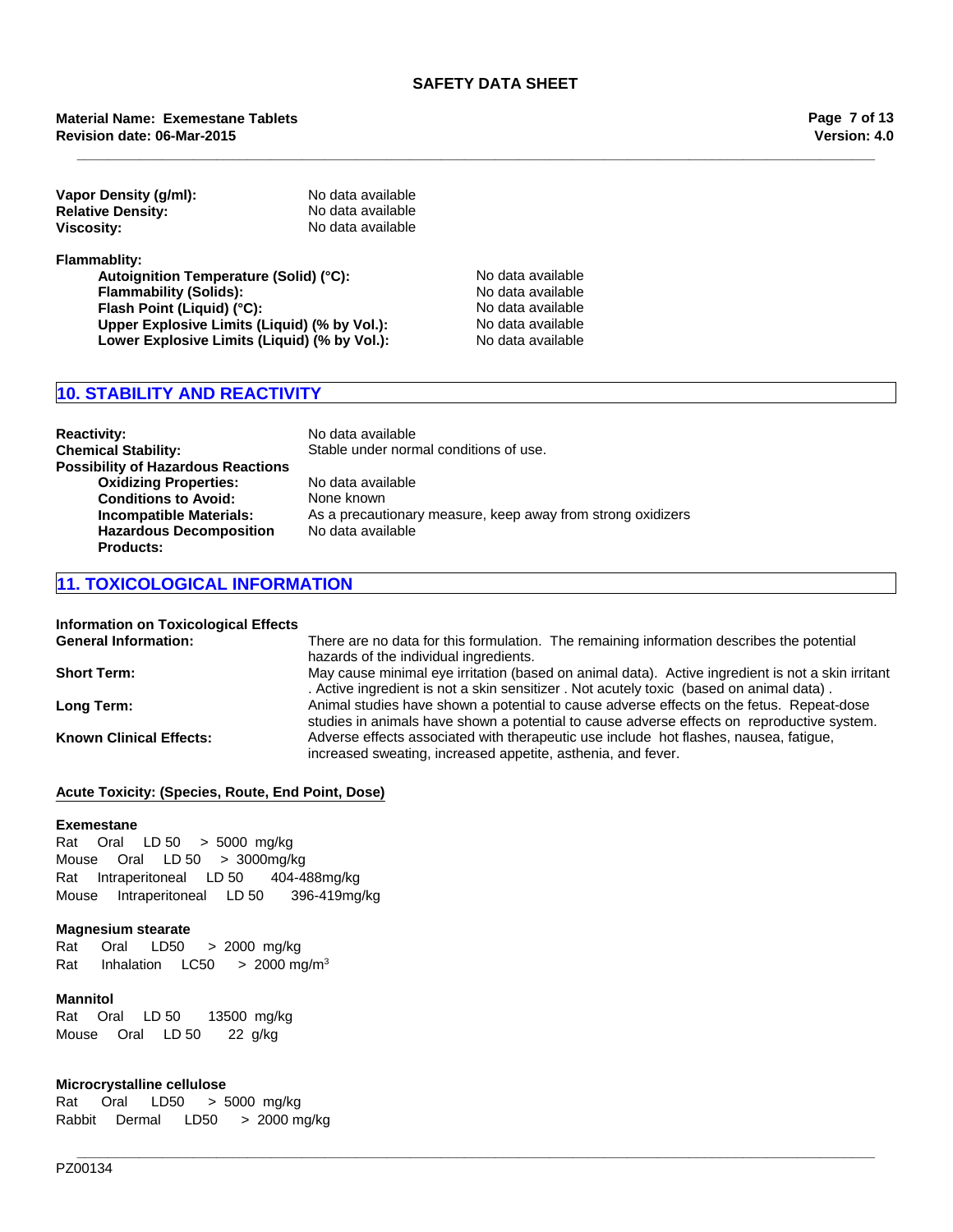**\_\_\_\_\_\_\_\_\_\_\_\_\_\_\_\_\_\_\_\_\_\_\_\_\_\_\_\_\_\_\_\_\_\_\_\_\_\_\_\_\_\_\_\_\_\_\_\_\_\_\_\_\_\_\_\_\_\_\_\_\_\_\_\_\_\_\_\_\_\_\_\_\_\_\_\_\_\_\_\_\_\_\_\_\_\_\_\_\_\_\_\_\_\_\_\_\_\_\_\_\_\_\_**

## **11. TOXICOLOGICAL INFORMATION**

## **Polysorbate 80**

Rat Oral LD50 25g/kg

#### **Sucrose**

Rat Oral LD50 29.7g/kg

### **Hydroxypropyl methylcellulose**

RatOralLD50 >10,000mg/kg

## **Titanium dioxide**

RatSubcutaneousLD50 50 mg/kg RatOralLD50 >7500mg/kg

**Acute Toxicity Comments:** A greater than symbol (>) indicates that the toxicity endpoint being tested was not achievable at the highest dose used in the test.

## **Irritation / Sensitization: (Study Type, Species, Severity)**

#### **Exemestane**

Eye IrritationRabbitMinimal Skin IrritationRabbitNon-irritating Skin Sensitization - M & KGuinea PigNegative

#### **Microcrystalline cellulose**

Skin IrritationRabbitNon-irritating Eye IrritationRabbitNon-irritating

#### **Repeated Dose Toxicity: (Duration, Species, Route, Dose, End Point, Target Organ)**

#### **Exemestane**

4 Week(s)RatOral150mg/kg/dayNOAELNone identified 4 Week(s)RatOral1000mg/kg/dayLOAELLiver, Thymus, Spleen, Reproductive system 4 Week(s)DogOral30mg/kg/dayLOAELReproductive system 13 Week(s)MouseOral30mg/kg/dayLOAELReproductive system 26 Week(s)RatOral30mg/kg/dayLOAELFemale reproductive system

## **Reproduction & Developmental Toxicity: (Study Type, Species, Route, Dose, End Point, Effect(s))**

#### **Exemestane**

Reproductive & Fertility-MalesRatOral500mg/kg/dayLOAELFertility Fertility and Embryonic DevelopmentRatOral20mg/kg/dayLOAELFetotoxicity Fertility and Embryonic DevelopmentRatOral215mg/kg/dayLOAELFertility, Fetotoxicity Embryo / Fetal DevelopmentRatOral10mg/kg/dayLOAELDevelopmental toxicity Embryo / Fetal DevelopmentRabbitOral30mg/kg/dayLOAELDevelopmental toxicity

**\_\_\_\_\_\_\_\_\_\_\_\_\_\_\_\_\_\_\_\_\_\_\_\_\_\_\_\_\_\_\_\_\_\_\_\_\_\_\_\_\_\_\_\_\_\_\_\_\_\_\_\_\_\_\_\_\_\_\_\_\_\_\_\_\_\_\_\_\_\_\_\_\_\_\_\_\_\_\_\_\_\_\_\_\_\_\_\_\_\_\_\_\_\_\_\_\_\_\_\_\_\_\_**

## **Genetic Toxicity: (Study Type, Cell Type/Organism, Result)**

## **Exemestane**

Bacterial Mutagenicity (Ames)*Salmonella* , *E. coli* Negative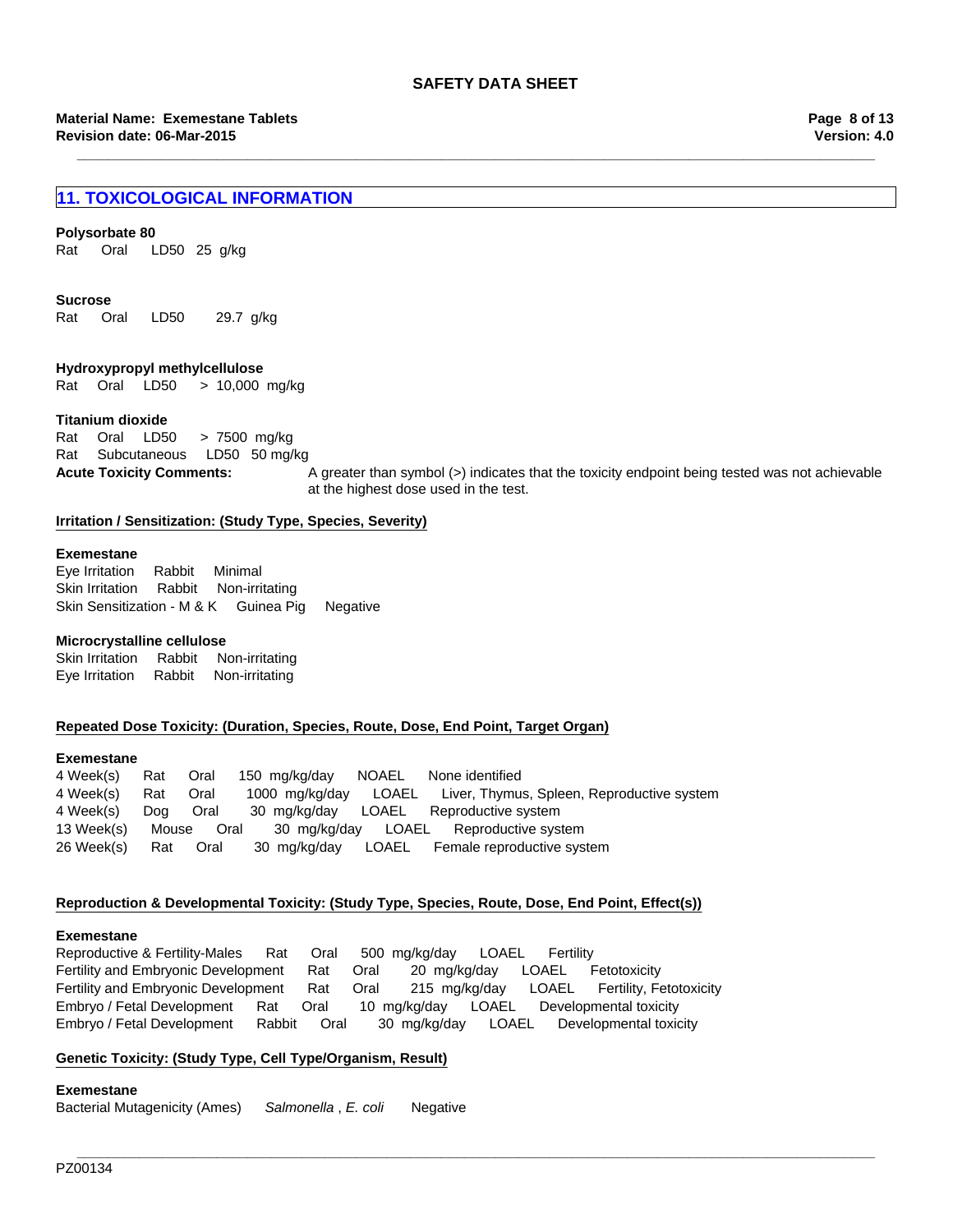**\_\_\_\_\_\_\_\_\_\_\_\_\_\_\_\_\_\_\_\_\_\_\_\_\_\_\_\_\_\_\_\_\_\_\_\_\_\_\_\_\_\_\_\_\_\_\_\_\_\_\_\_\_\_\_\_\_\_\_\_\_\_\_\_\_\_\_\_\_\_\_\_\_\_\_\_\_\_\_\_\_\_\_\_\_\_\_\_\_\_\_\_\_\_\_\_\_\_\_\_\_\_\_**

## **Revision date: 06-Mar-2015 Material Name: Exemestane Tablets**

| <b>11. TOXICOLOGICAL INFORMATION</b>                                                 |                                                                                                 |  |
|--------------------------------------------------------------------------------------|-------------------------------------------------------------------------------------------------|--|
| In Vitro Chromosome Aberration<br>Human Lymphocytes<br>Positive                      |                                                                                                 |  |
| In Vivo Chromosome Aberration                                                        | Mouse Bone Marrow<br>Negative                                                                   |  |
| <b>Unscheduled DNA Synthesis</b><br>Rat Hepatocyte                                   | Negative                                                                                        |  |
| Mammalian Cell Mutagenicity<br>Hamster                                               | Negative                                                                                        |  |
| <b>Sucrose</b><br><b>Bacterial Mutagenicity (Ames)</b><br>Salmonella                 | Negative                                                                                        |  |
| Carcinogenicity: (Duration, Species, Route, Dose, End Point, Effect(s))              |                                                                                                 |  |
|                                                                                      |                                                                                                 |  |
| <b>Exemestane</b><br>2 Year(s)<br>Oral<br>315 mg/kg/day<br>Rat                       | <b>NOAEL</b><br>Not carcinogenic                                                                |  |
| 2 Year(s)<br>Oral<br>150 mg/kg/day<br>Mouse                                          | <b>LOAEL</b><br>Tumors, Liver, Kidneys                                                          |  |
|                                                                                      |                                                                                                 |  |
| <b>Carcinogen Status:</b>                                                            | See below                                                                                       |  |
|                                                                                      |                                                                                                 |  |
| Silica colloidal, Ph. Eur.<br>IARC:                                                  | Group 3 (Not Classifiable)                                                                      |  |
|                                                                                      |                                                                                                 |  |
| Crospovidone                                                                         |                                                                                                 |  |
| IARC:                                                                                | Group 3 (Not Classifiable)                                                                      |  |
|                                                                                      |                                                                                                 |  |
| <b>Polyvinyl alcohol</b><br>IARC:                                                    | Group 3 (Not Classifiable)                                                                      |  |
|                                                                                      |                                                                                                 |  |
| Titanium dioxide                                                                     |                                                                                                 |  |
| IARC:                                                                                | Group 2B (Possibly Carcinogenic to Humans)                                                      |  |
|                                                                                      |                                                                                                 |  |
|                                                                                      |                                                                                                 |  |
| <b>12. ECOLOGICAL INFORMATION</b>                                                    |                                                                                                 |  |
|                                                                                      |                                                                                                 |  |
| <b>Environmental Overview:</b>                                                       | In the environment, the active ingredient in this formulation is expected to remain in water or |  |
|                                                                                      | migrate through the soil to groundwater Harmful effects to aquatic organisms could occur.       |  |
| <b>Toxicity:</b>                                                                     |                                                                                                 |  |
|                                                                                      |                                                                                                 |  |
| Aquatic Toxicity: (Species, Method, End Point, Duration, Result)                     |                                                                                                 |  |
| <b>Exemestane</b>                                                                    |                                                                                                 |  |
| Pseudokirchneriella subcapitata (Green Alga)<br>OECD<br>EC50<br>72 Hours<br>7.1 mg/L |                                                                                                 |  |
| Oncorhynchus mykiss (Rainbow Trout)<br>OECD<br><b>LC50</b><br>96 Hours<br>$2.8$ mg/L |                                                                                                 |  |
| Bacterial Inhibition: (Inoculum, Method, End Point, Result)                          |                                                                                                 |  |

## **Exemestane**

*Nostoc sp.* (Freshwater Cyanobacteria) TAD MIC40mg/L

## **Persistence and Degradability: Biodegradation: (Method, Inoculum, Biodeg Study, Result, Endpoint, Duration, Classification) Exemestane** OECDActivated sludgeUltimate (CO2 Evolution)15.21% After28Day(s)Not Ready

## **Bio-accumulative Potential:**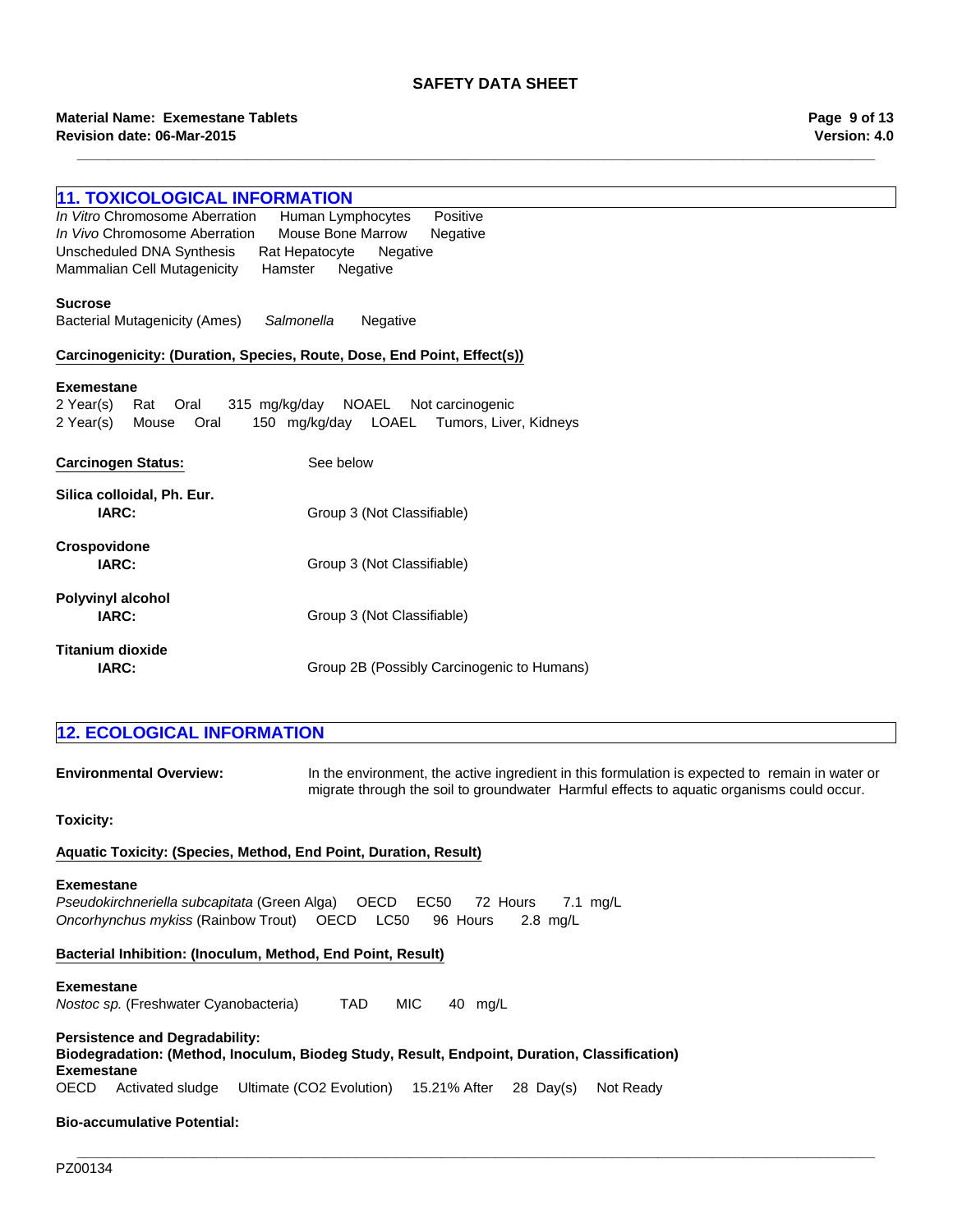**\_\_\_\_\_\_\_\_\_\_\_\_\_\_\_\_\_\_\_\_\_\_\_\_\_\_\_\_\_\_\_\_\_\_\_\_\_\_\_\_\_\_\_\_\_\_\_\_\_\_\_\_\_\_\_\_\_\_\_\_\_\_\_\_\_\_\_\_\_\_\_\_\_\_\_\_\_\_\_\_\_\_\_\_\_\_\_\_\_\_\_\_\_\_\_\_\_\_\_\_\_\_\_**

## **Partition Coefficient: (Method, pH, Endpoint, Value)** Measured7Log P2.5 **Exemestane**

**Mobility in Soil:** No data available

## **13. DISPOSAL CONSIDERATIONS**

**Waste Treatment Methods:** Dispose of waste in accordance with all applicable laws and regulations. Member State specific and Community specific provisions must be considered. Considering the relevant known environmental and human health hazards of the material, review and implement appropriate technical and procedural waste water and waste disposal measures to prevent occupational exposure and environmental release. It is recommended that waste minimization be practiced. The best available technology should be utilized to prevent environmental releases. This may include destructive techniques for waste and wastewater.

## **14. TRANSPORT INFORMATION**

**The following refers to all modes of transportation unless specified below.**

Not regulated for transport under USDOT, EUADR, IATA, or IMDG regulations.

## **15. REGULATORY INFORMATION**

**Safety, Health and Environmental Regulations/Legislation Specific for the Substance or Mixture**



**California Proposition 65** Not Listed **Standard for the Uniform Scheduling for Drugs and Poisons: EU EINECS/ELINCS List** Not Listed **Exemestane CERCLA/SARA 313 Emission reporting**

Not Listed Schedule 4

**Silica colloidal, Ph. Eur.**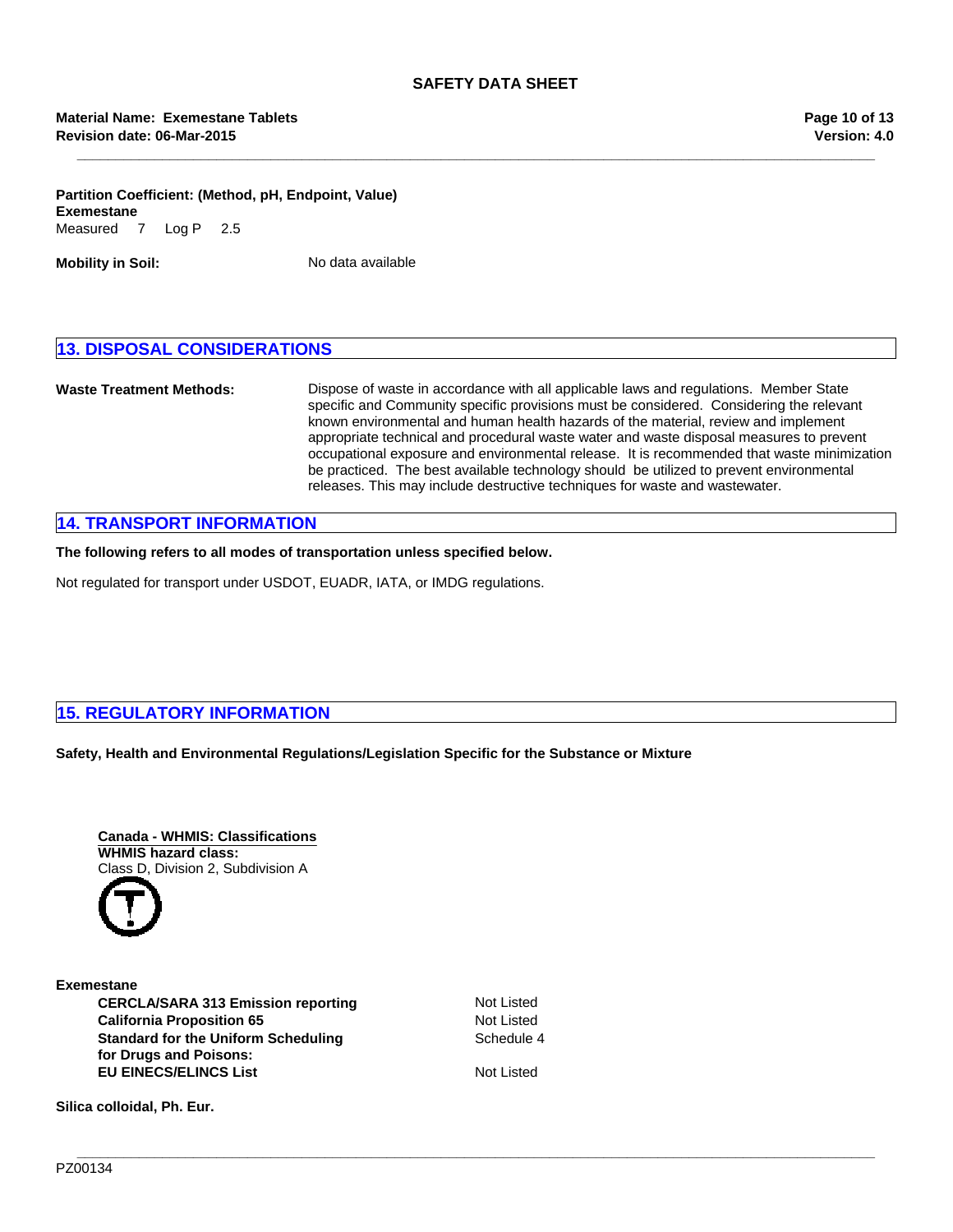## **Revision date: 06-Mar-2015 Material Name: Exemestane Tablets**

| <b>15. REGULATORY INFORMATION</b>                                             |                                       |
|-------------------------------------------------------------------------------|---------------------------------------|
| <b>CERCLA/SARA 313 Emission reporting</b>                                     | <b>Not Listed</b>                     |
| <b>California Proposition 65</b>                                              | <b>Not Listed</b>                     |
| <b>Australia (AICS):</b>                                                      | Present                               |
| <b>EU EINECS/ELINCS List</b>                                                  | <b>Not Listed</b>                     |
|                                                                               |                                       |
| Crospovidone                                                                  |                                       |
| <b>CERCLA/SARA 313 Emission reporting</b>                                     | Not Listed                            |
| <b>California Proposition 65</b>                                              | Not Listed                            |
| Inventory - United States TSCA - Sect. 8(b)                                   | Present                               |
| <b>Australia (AICS):</b>                                                      | Present                               |
| <b>EU EINECS/ELINCS List</b>                                                  | <b>Not Listed</b>                     |
|                                                                               |                                       |
| Hydroxypropyl methylcellulose<br><b>CERCLA/SARA 313 Emission reporting</b>    | Not Listed                            |
| <b>California Proposition 65</b>                                              | <b>Not Listed</b>                     |
| Inventory - United States TSCA - Sect. 8(b)                                   | Present                               |
| <b>Australia (AICS):</b>                                                      | Present                               |
| <b>Standard for the Uniform Scheduling</b>                                    | Schedule 4                            |
| for Drugs and Poisons:                                                        |                                       |
| <b>EU EINECS/ELINCS List</b>                                                  | <b>Not Listed</b>                     |
|                                                                               |                                       |
| <b>Magnesium stearate</b>                                                     |                                       |
| <b>CERCLA/SARA 313 Emission reporting</b>                                     | Not Listed                            |
| <b>California Proposition 65</b>                                              | <b>Not Listed</b>                     |
| Inventory - United States TSCA - Sect. 8(b)                                   | Present                               |
| <b>Australia (AICS):</b>                                                      | Present                               |
| <b>EU EINECS/ELINCS List</b>                                                  | 209-150-3                             |
|                                                                               |                                       |
| <b>Mannitol</b>                                                               | Not Listed                            |
| <b>CERCLA/SARA 313 Emission reporting</b><br><b>California Proposition 65</b> | <b>Not Listed</b>                     |
| Inventory - United States TSCA - Sect. 8(b)                                   | Present                               |
| <b>Australia (AICS):</b>                                                      | Present                               |
| REACH - Annex IV - Exemptions from the                                        | Present                               |
| obligations of Register:                                                      |                                       |
| <b>EU EINECS/ELINCS List</b>                                                  | 200-711-8                             |
|                                                                               |                                       |
| Microcrystalline cellulose                                                    |                                       |
| <b>CERCLA/SARA 313 Emission reporting</b>                                     | Not Listed                            |
| <b>California Proposition 65</b>                                              | Not Listed                            |
| Inventory - United States TSCA - Sect. 8(b)                                   | Present                               |
| <b>Australia (AICS):</b>                                                      | Present                               |
| <b>REACH - Annex XVII - Restrictions on Certain</b>                           | Use restricted. See item 9[f]. powder |
| <b>Dangerous Substances:</b><br><b>EU EINECS/ELINCS List</b>                  | 232-674-9                             |
|                                                                               |                                       |
| Methylparaben                                                                 |                                       |
| <b>CERCLA/SARA 313 Emission reporting</b>                                     | <b>Not Listed</b>                     |
| <b>California Proposition 65</b>                                              | Not Listed                            |
| <b>Inventory - United States TSCA - Sect. 8(b)</b>                            | Present                               |
| <b>Australia (AICS):</b>                                                      | Present                               |
| <b>EU EINECS/ELINCS List</b>                                                  | 202-785-7                             |
|                                                                               |                                       |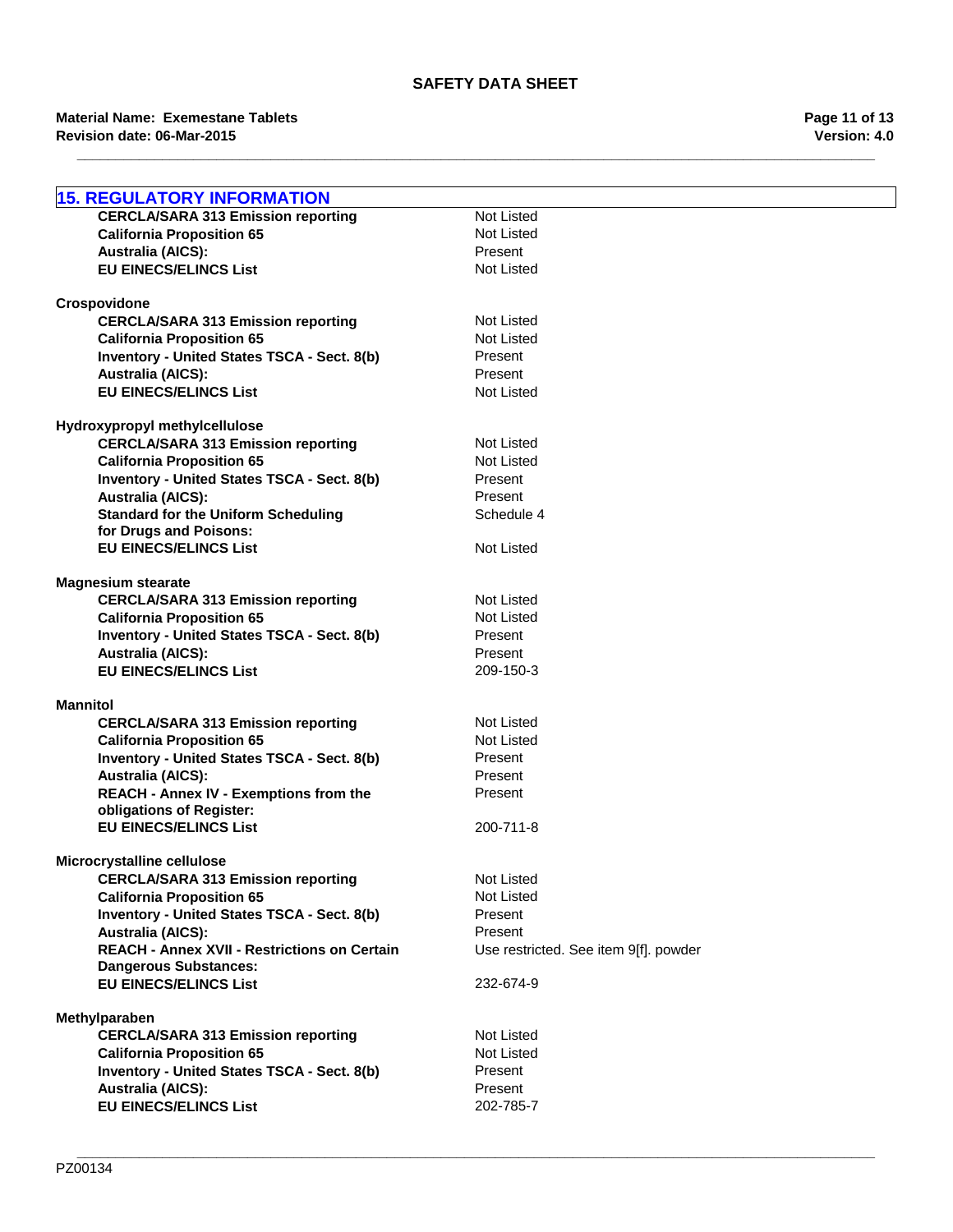**\_\_\_\_\_\_\_\_\_\_\_\_\_\_\_\_\_\_\_\_\_\_\_\_\_\_\_\_\_\_\_\_\_\_\_\_\_\_\_\_\_\_\_\_\_\_\_\_\_\_\_\_\_\_\_\_\_\_\_\_\_\_\_\_\_\_\_\_\_\_\_\_\_\_\_\_\_\_\_\_\_\_\_\_\_\_\_\_\_\_\_\_\_\_\_\_\_\_\_\_\_\_\_**

## **Revision date: 06-Mar-2015 Material Name: Exemestane Tablets**

## **15. REGULATORY INFORMATION**

| Macrogol 6000                                                           |                   |
|-------------------------------------------------------------------------|-------------------|
| <b>CERCLA/SARA 313 Emission reporting</b>                               | Not Listed        |
| <b>California Proposition 65</b>                                        | Not Listed        |
| <b>EU EINECS/ELINCS List</b>                                            | Not Listed        |
|                                                                         |                   |
| Polysorbate 80                                                          |                   |
| <b>CERCLA/SARA 313 Emission reporting</b>                               | Not Listed        |
| <b>California Proposition 65</b>                                        | Not Listed        |
| Inventory - United States TSCA - Sect. 8(b)                             | Present           |
| <b>Australia (AICS):</b>                                                | Present           |
| <b>EU EINECS/ELINCS List</b>                                            | Not Listed        |
| <b>Polyvinyl alcohol</b>                                                |                   |
| <b>CERCLA/SARA 313 Emission reporting</b>                               | Not Listed        |
| <b>California Proposition 65</b>                                        | Not Listed        |
| Inventory - United States TSCA - Sect. 8(b)                             | Present           |
| <b>Australia (AICS):</b>                                                | Present           |
| <b>EU EINECS/ELINCS List</b>                                            | Not Listed        |
|                                                                         |                   |
| Sodium starch glycolate                                                 |                   |
| <b>CERCLA/SARA 313 Emission reporting</b>                               | Not Listed        |
| <b>California Proposition 65</b>                                        | Not Listed        |
| Inventory - United States TSCA - Sect. 8(b)                             | Present           |
| <b>Australia (AICS):</b>                                                | Present           |
| <b>EU EINECS/ELINCS List</b>                                            | Not Listed        |
|                                                                         |                   |
| <b>Magnesium carbonate</b><br><b>CERCLA/SARA 313 Emission reporting</b> | Not Listed        |
| <b>California Proposition 65</b>                                        | Not Listed        |
| <b>Australia (AICS):</b>                                                | Present           |
| <b>EU EINECS/ELINCS List</b>                                            | Not Listed        |
|                                                                         |                   |
| <b>Sucrose</b>                                                          |                   |
| <b>CERCLA/SARA 313 Emission reporting</b>                               | Not Listed        |
| <b>California Proposition 65</b>                                        | <b>Not Listed</b> |
| Inventory - United States TSCA - Sect. 8(b)                             | Present           |
| <b>Australia (AICS):</b>                                                | Present           |
| <b>REACH - Annex IV - Exemptions from the</b>                           | Present           |
| obligations of Register:                                                |                   |
| <b>EU EINECS/ELINCS List</b>                                            | 200-334-9         |
| Simethicone emulsion                                                    |                   |
| <b>CERCLA/SARA 313 Emission reporting</b>                               | Not Listed        |
| <b>California Proposition 65</b>                                        | Not Listed        |
| Inventory - United States TSCA - Sect. 8(b)                             | Present           |
| <b>Australia (AICS):</b>                                                | Present           |
| <b>EU EINECS/ELINCS List</b>                                            | Not Listed        |
|                                                                         |                   |
| <b>Titanium dioxide</b>                                                 |                   |
| <b>CERCLA/SARA 313 Emission reporting</b>                               | Not Listed        |